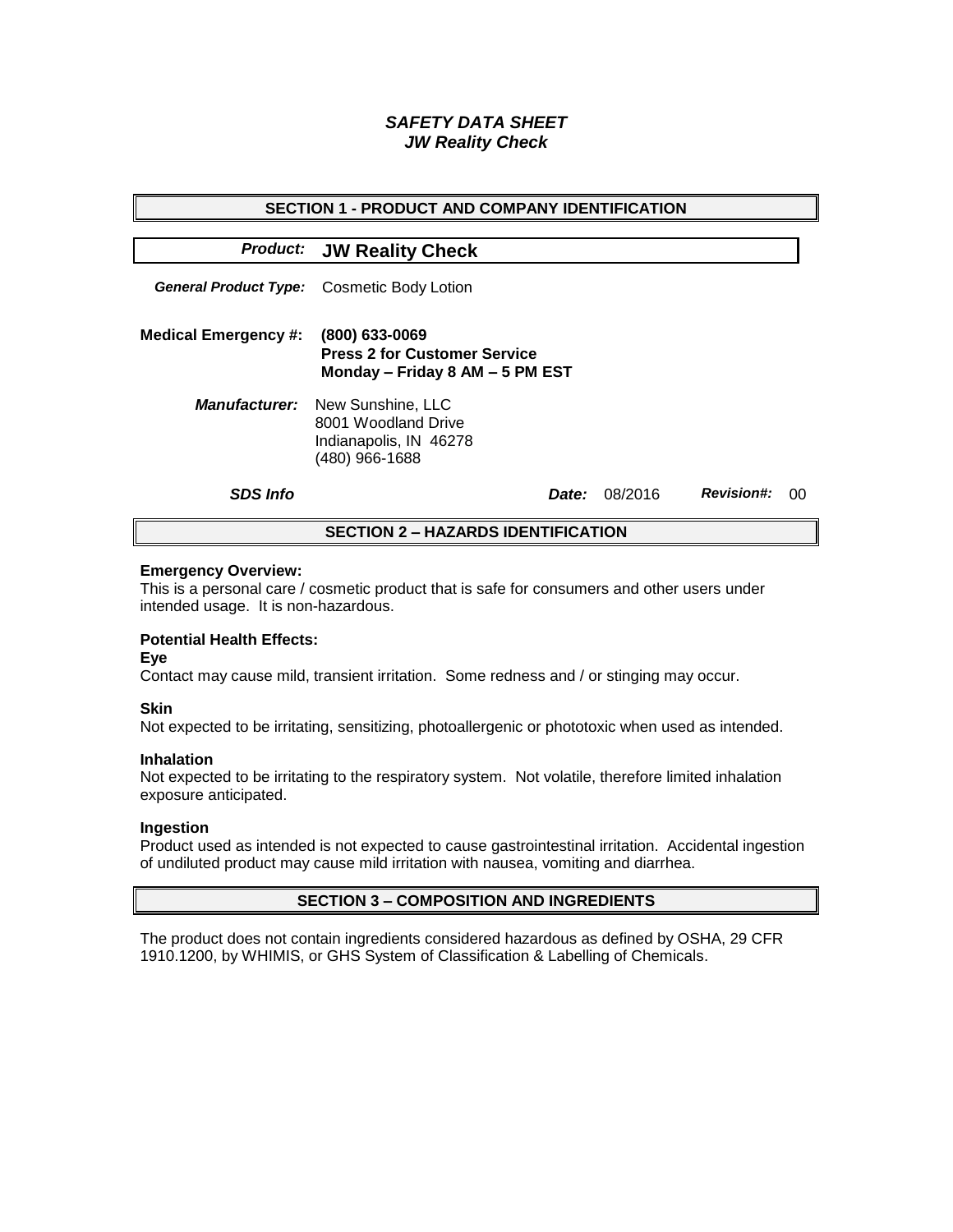# **SECTION 4 – FIRST AID MEASURES**

### **Eye**

Thorough rinsing for 15 – 20 minutes is recommended. If irritation persists, contact a physician.

#### **Skin**

Discontinue use of product. Apply cold compresses to affected areas to relieve discomfort. If discomfort persists, contact a physician.

#### **Inhalation**

If respiratory irritation occurs, remove individual to fresh air.

#### **Ingestion**

Accidental ingestion of product may require medical attention. In case of accidental ingestion dilute with water. Do not induce vomiting. If discomfort persists, contact a physician.

# **SECTION 5 – FIRE FIGHTING MEASURES**

**Extinguishing Media:** Use chemical foam, dry chemical, carbon dioxide or water. **Explosion Hazard:** Not applicable.

**Fire Fighting Info:** Contact emergency personnel. Use self-contained breathing apparatus and protective gear, if large quantities of product are involved. Hazardous decomposition products may be released. Thermal degradation may produce oxides of carbon and / or nitrogen, hydrocarbons and / derivatives.

# **SECTION 6 – ACCIDENTAL RELEASE MEASURES**

### **Procedures for Spill / Leak Clean-up:**

**Household Settings:** Absorb liquid and scrub the area. Dilute with water until surface is no longer slippery.

**Non-Household Settings:** Use safety glasses if splash hazard exist. Use gloves and other protective clothing to prevent skin contact.

### **SECTION 7 – HANDLING AND STORAGE**

#### **Precautions for Safe Handling:**

**Household Settings:** Avoid contact with eyes.

**Non-Household Settings:** No unusual handling or storage requirements. Storage in large quantities (warehouse) should be in a well-ventilated, cool area.

### **Conditions for Safe Storage:**

**Household Settings:** Normal household storage.

**Non-Household Settings:** No unusual handling or storage requirements. Storage in large quantities (warehouse) should be in a well-ventilated, cool area.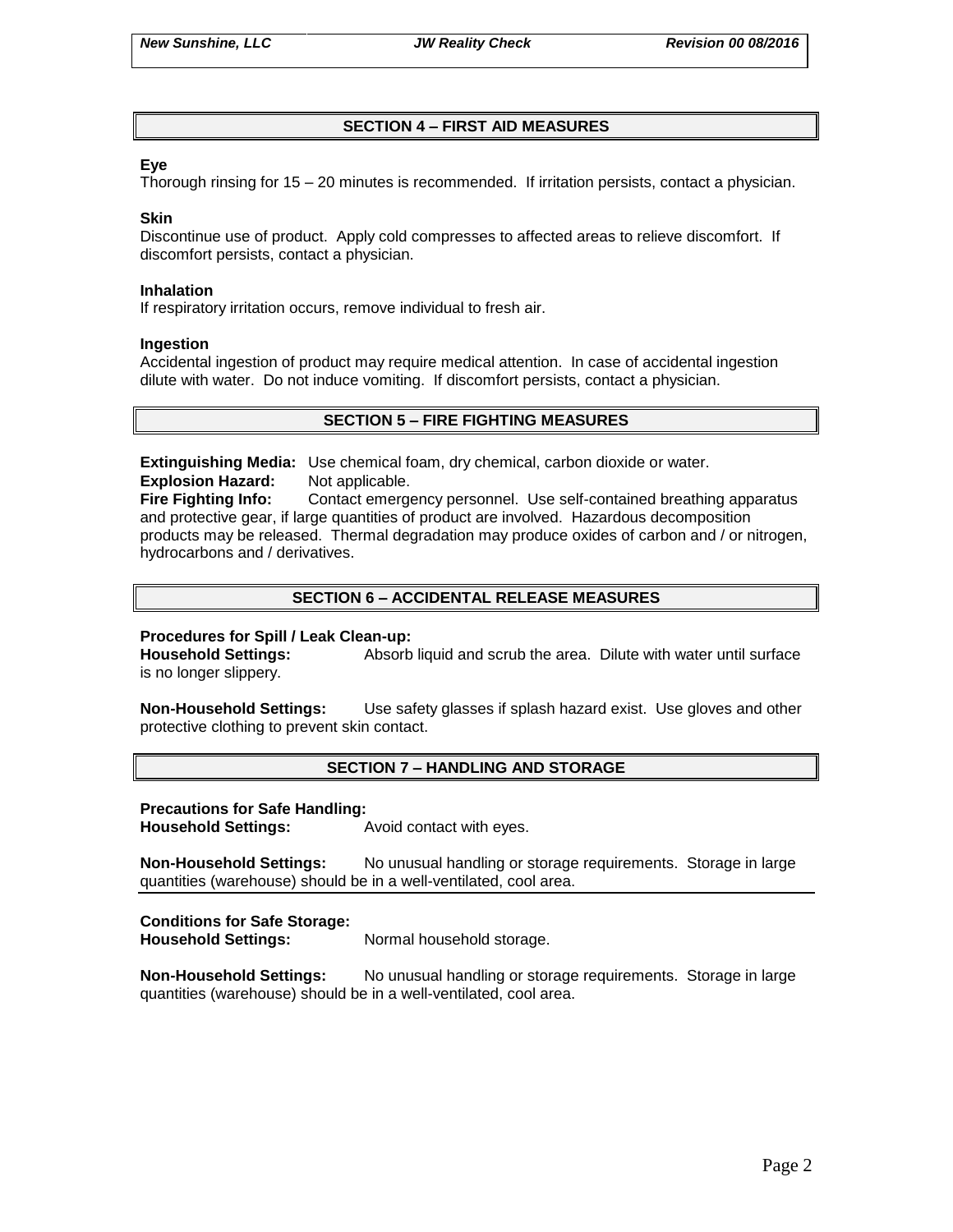### **SECTION 8 – EXPOSURE CONTROLS / PERSONAL PROTECTION**

**Household Settings:** This is a personal care / cosmetic product that is safe for consumers and other users under normal and reasonably foreseen use.

**Non-Household Settings:** Use safety glasses if splash hazards exist, use gloves and other protective clothing to prevent skin contact. Always follow good hygienic work practices. Avoid prolonged contact with skin and clothing.

## **SECTION 9 – PHYSICAL AND CHEMICAL PROPERTIES**

Physical State Viscous liquid body lotion. Appearance **Various colored viscous liquid.**<br>
Odor Communication Colore Fragrant. Odor Threshold Not available pH 3.5 – 7.5 Melting Point/Freezing Point Not Applicable Boiling Point >212 F / 100 C Flash Point  $>212$  F / 100 C Evaporation Rate Not Applicable Flammability Not Applicable Upper/Lower Flammablilty Not Applicable Vapor Pressure Not Applicable Vapor Density Not Applicable Relative Density Not Available Specific gravity at 25C Not available. Solubility in water at 20C Slightly Insoluble Partition coefficient Not Applicable Auto-iginition Temp Not Applicable Decomposition Temp Not Available Viscosity 20,000 – 150,000 cps. Volatile % Complies with Federal and State VOC regulations.

### **SECTION 10 – STABILITY AND REACTIVITY**

**Other Recommendations:** None

**Conditions to Avoid:** No applicable information has been found.

### **SECTION 11 – TOXICOLOGICAL INFORMATION**

This is a personal care / cosmetic product that is safe for consumers and other users under intended and reasonably foreseeable use.

**Chronic Effects:** Finished product is not expected to have chronic health effects. **Target Organs:** No adverse health effects on target organs expected for finished product. **Carcinogenicity:** Finished product is not expected to be carcinogenic. NTP: No IARC: No OSHA: No

### **SECTION 12 – ECOLOGICAL INFORMATION**

The product ingredients are expected to be safe for the environment at concentrations predicted under normal use and accidental spill scenarios.